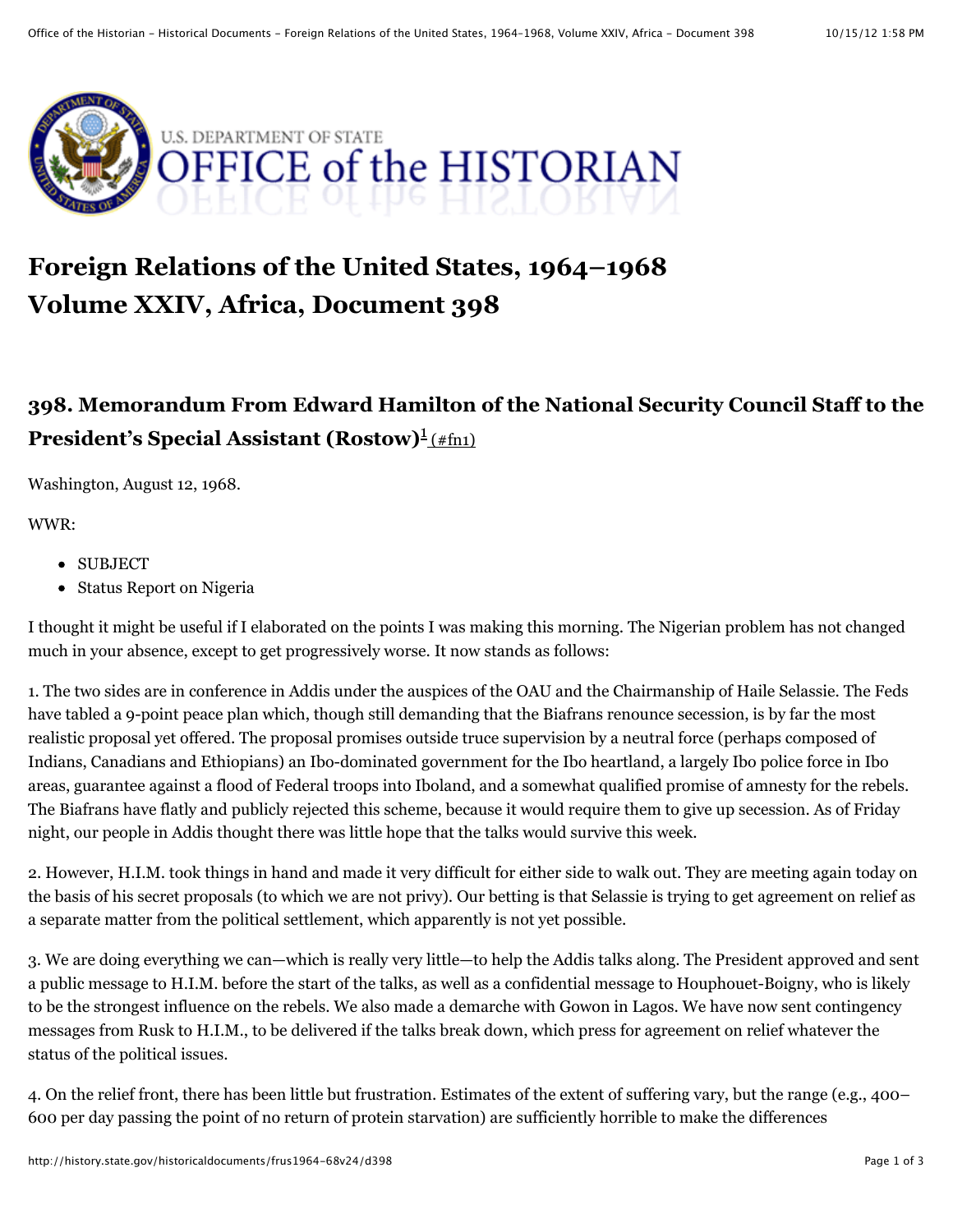meaningless. The Red Cross has been flying 16–20 tons of food a night in its lone DC–4 (3 more DC–4's are due soon). Even these flights have now been stopped, however, because Biafran arms planes have taken advantage of the reduced flak Gowon puts up against mercy flights, so that Gowon has stopped making any special provisions and the Red Cross has had some near misses. Thus, at the moment there is no relief food at all getting into Biafra.

5. Nor, I am afraid, is there a dependable mechanism for getting food in if the political settlement came tomorrow. The Red Cross has been woefully slow and ineffective in arranging the logistics, and I am afraid our Mission in Lagos is too sensitive to the feelings of the Federal Government to have done much pushing.

6. Today, therefore, we launched Bob Moore, Joe Palmer's Deputy, to Geneva to try to (a) get the Red Cross thinking in terms of the airlift proposition I mentioned this morning, and (b) get the machine built which could provide the food if the politics will allow. Moore's dispatch was made with a reasonable fanfare, which should help some at home.

7. The constraints on relief remain unchanged. The Nigerians will allow a land corridor, but not an airlift unless we can guarantee it won't be used to aid arms shipments to Biafra. Biafrans will accept food by air but not by land, on the ground that any food which passes through Federal territory is likely to be poisoned. The Red Cross will not engage in any relief operation which does not have the explicit approval and full cooperation of both sides.

8. There is one possible break this afternoon. The Red Cross thinks Ojukwu is about to agree to set aside a particular airstrip solely for relief use. The Red Cross has instructed its Lagos man to try that out on Gowon. This may work, although Gowon is under immense pressure from his hawks (which include almost the entire Hausa population) not to allow any relief, particularly any which involved air traffic into Biafra.

9. All of this is happening in the shadow of what is pretty clearly a buildup for a new Federal offensive designed to take the 10,000 square miles still held by the rebels. Joe Palmer, who has just returned from Nigeria, thinks this will happen within the next couple of weeks. There are also mounting reports on increased Biafran military activity, allegedly (though probably falsely) led by French officers. If either or both sides take the offensive, the relief problem becomes almost impossible. We have had a strong go at the Feds on this point, but their answer is a forbidding "The other side has left us little choice."

10. The public pressure here mounts daily. Biafran starvation has been front page news almost constantly while you were away, and I have learned this afternoon that *Time* now plans to do next week's cover story on this problem. American opinion is heavily pro-Biafran, though without much knowledge of the facts. Both the Vice President and Senator McCarthy have issued very strong statements urging that we "cut red tape" and "do more than futile gestures."

Unless Haile Selassie can bring off a miracle, we're clearly down to the nitty gritty on this one with no solution in sight. Gowon cannot accept Biafran secession and hold his Government and the rest of the Federation together. Ojukwu, bolstered by De Gaulle and Houphouet-Boigny, still believes he is better off holding out than allowing his troops to be disarmed and risking slaughter of the Ibos. The Red Cross is slow, timid and inept. The Brits are acting as though they have decided that the only solution is a military solution imposed by Gowon. The French are actively pro-Biafran. The OAU is pro-Nigerian but split by the fact that four of its members recognize Biafra. The Russians are largely disinterested and identify with the Nigerians to the degree that they are interested. U Thant and the Pope make strong statements but are largely powerless.

Our own approach has been and is to (a) stimulate the Red Cross to serve as the international cover for a relief operation; (b) press, largely confidentially, on both sides to agree to a settlement, or at least to a relief agreement; (c) offer any and all help necessary to make a relief operation work; (d) push particularly hard on Gowon to dramatize the fact that it is not the Federal Government that is keeping the food out of Biafra; and (e) work out the logistics of the relief scheme so that it is ready to move as soon as political arrangements are made.